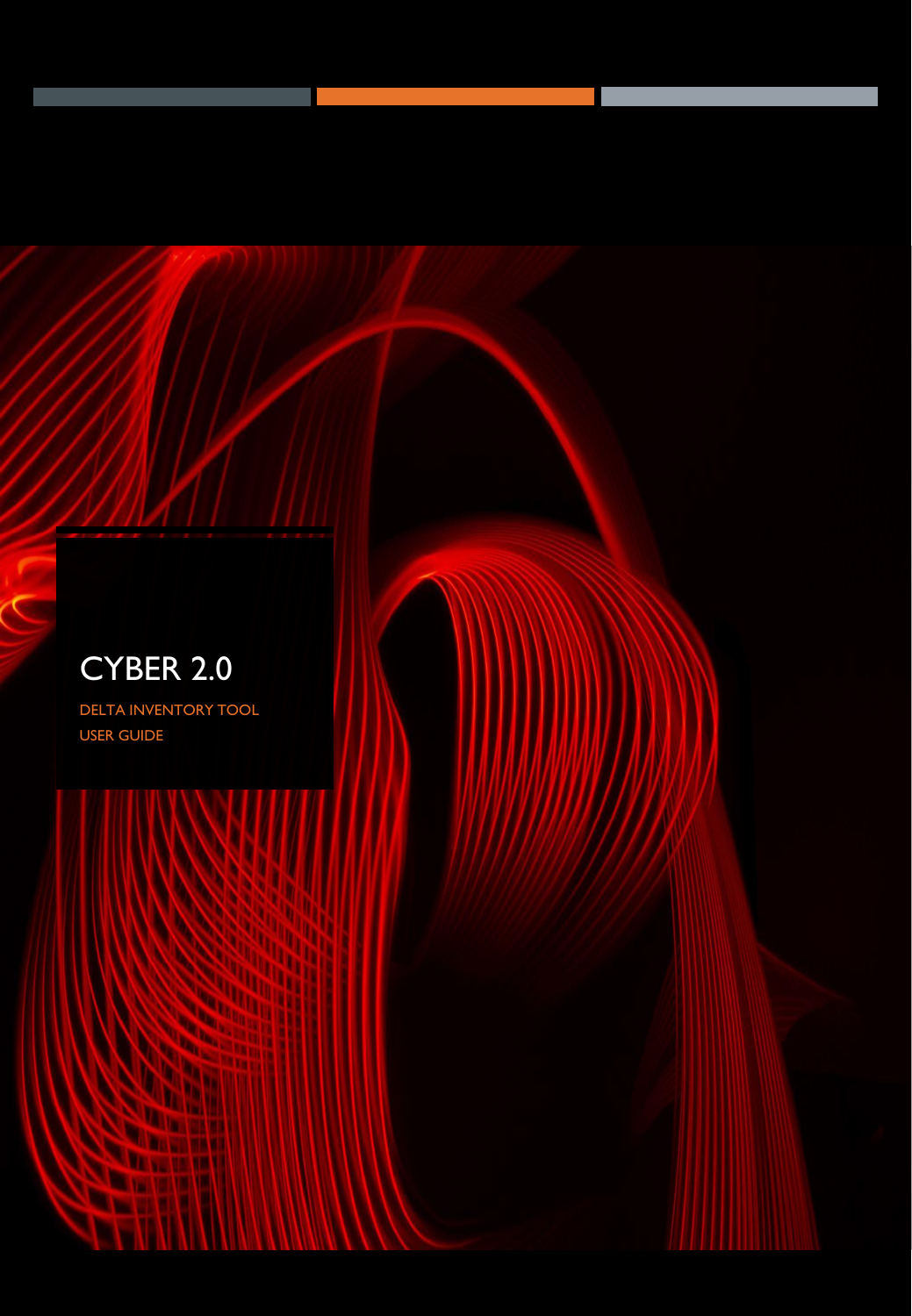# Table of contents

| $\begin{tabular}{ll} \hline \textbf{ \textcolor{red}{\textbf{ \textcolor{red}{\textbf{ \textcolor{red}{\textbf{ \textcolor{red}{\textbf{ \textcolor{red}{\textbf{ \textcolor{red}{\textbf{ \textcolor{red}{\textbf{ \textcolor{red}{\textbf{ \textcolor{red}{\textbf{ \textcolor{red}{\textbf{ \textcolor{red}{\textbf{ \textcolor{red}{\textbf{ \textcolor{red}{\textbf{ \textcolor{red}{\textbf{ \textcolor{red}{\textbf{ \textcolor{red}{\textbf{ \textcolor{red}{\textbf{ \textcolor{red}{\textbf{ \textcolor{red}{\textbf{ \textcolor{red}{\textbf{ \textcolor{red$ |  |
|--------------------------------------------------------------------------------------------------------------------------------------------------------------------------------------------------------------------------------------------------------------------------------------------------------------------------------------------------------------------------------------------------------------------------------------------------------------------------------------------------------------------------------------------------------------------------|--|
|                                                                                                                                                                                                                                                                                                                                                                                                                                                                                                                                                                          |  |
|                                                                                                                                                                                                                                                                                                                                                                                                                                                                                                                                                                          |  |
|                                                                                                                                                                                                                                                                                                                                                                                                                                                                                                                                                                          |  |
|                                                                                                                                                                                                                                                                                                                                                                                                                                                                                                                                                                          |  |
|                                                                                                                                                                                                                                                                                                                                                                                                                                                                                                                                                                          |  |
|                                                                                                                                                                                                                                                                                                                                                                                                                                                                                                                                                                          |  |
|                                                                                                                                                                                                                                                                                                                                                                                                                                                                                                                                                                          |  |

l.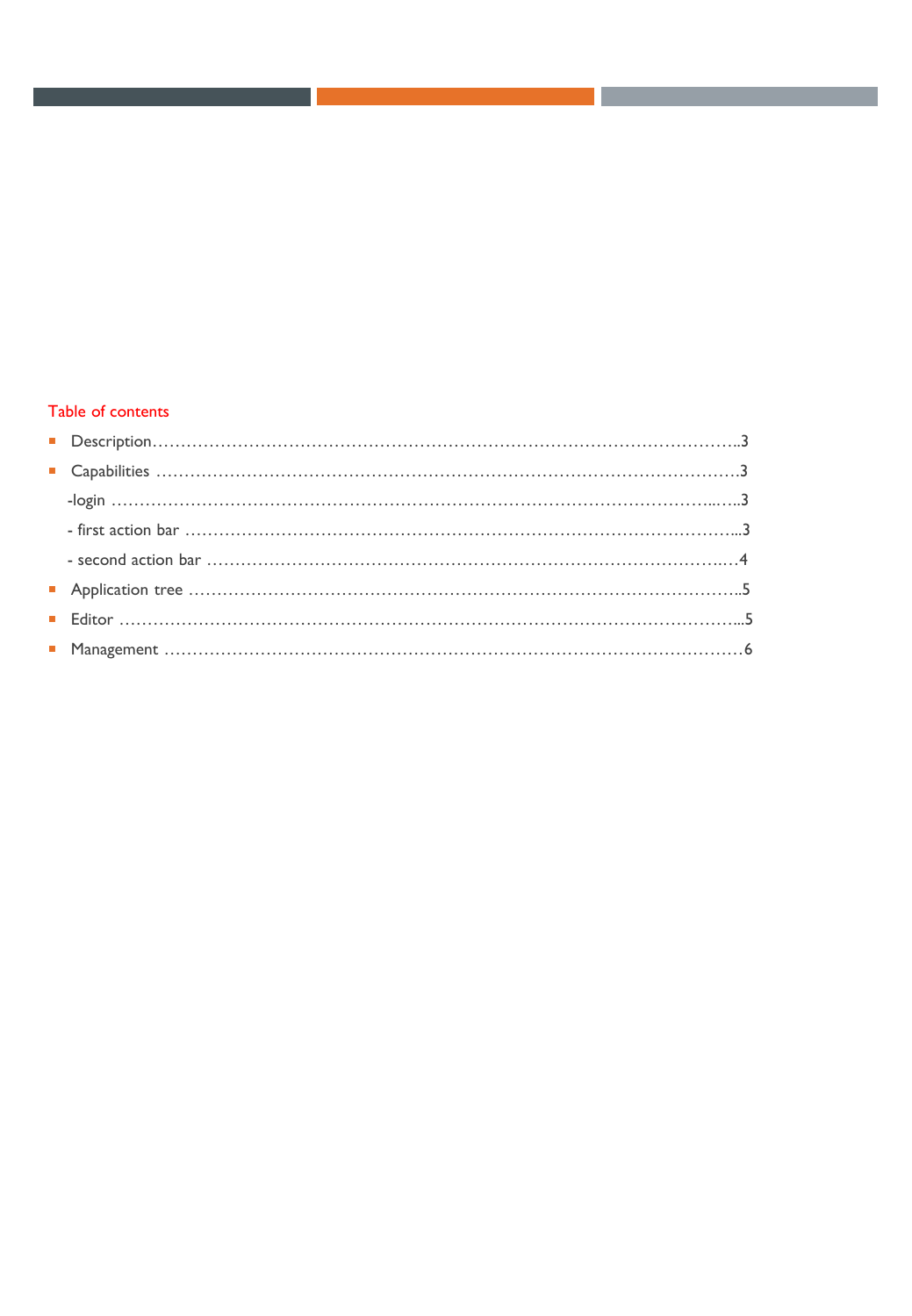#### **Description**

- **Delta is an inventory and whitelist management tool.**
- Delta maps every loaded-up process with its size, MD5 and SHA signatures.
- Cyber 2.0 reconnaissance service is assigned to convert and manage the information collected by the agent.
- Delta can run on any Windows client or server.

# **Capabilities**

**Login screen:** 

|                     | Login         |  |  |
|---------------------|---------------|--|--|
| Server:             | localhost     |  |  |
| User Name:          | Administrator |  |  |
| Password:           |               |  |  |
| <b>Offline Mode</b> | Login         |  |  |
|                     | Cyber 2.0     |  |  |

- First action bar:
	- 1. File :
		- **Logout**
		- **Create new list** (whitelist)
		- **Load active list** load and activate whitelists from the management window
		- **Import** upload exported whitelist.
		- **Export with windows integrity**
		- **Export without windows integrity**
		- **Exit**
	- 2. Tools :
		- **Compare** compare between two whitelists : base whitelist , second whitelist
		- **Options** :
			- o Accepted percent of use DLLs- percent of DLLs are the same in the different versions of the applications. Use default setting 70.
			- o Enable chain register permanent child chain process
			- $\circ$  No sub whitelists enable full whitelist mode or sub whitelist
			- o Load type use default setting no virtualization
	- 3. View :
		- **Switch name / display name display as exe file name.**
		- **Show / hide editor**





| View | Help                     |  |
|------|--------------------------|--|
| ء    | Switch Name/Display Name |  |
| →I   | Show/Hide Editor         |  |
|      |                          |  |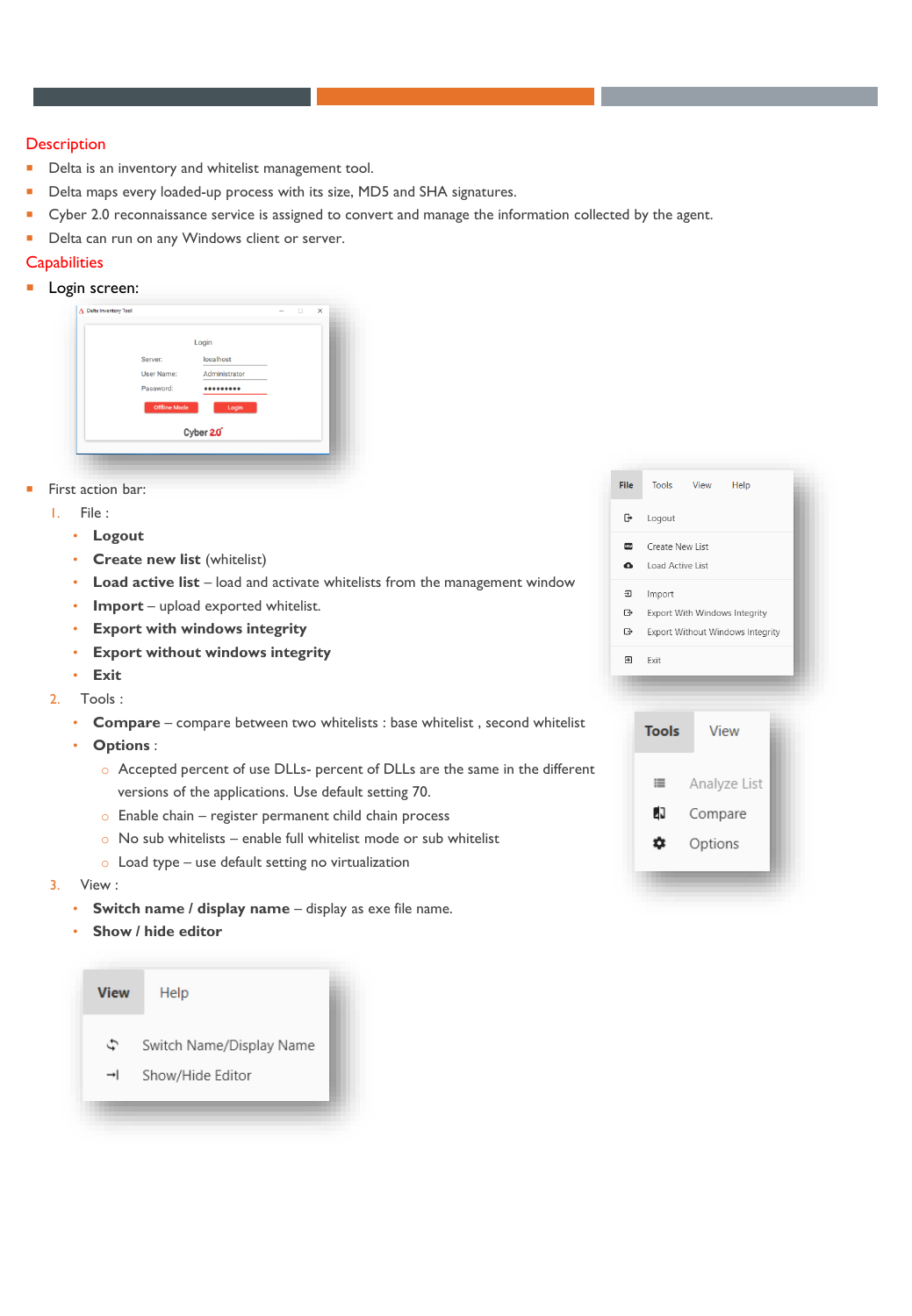#### Second action bar:

#### (left side bar)



- **1. Applications** list of all the applications in the organization.
- **2. Computers**  list applications by computers
- **3. Local computer**  list of all processes and svchost DLLs locally. (Copy and run delta tool on computer to add missing svchost DLLs)
- **4. Create sub whitelist**
- **5. Add to editor** add selected application or version to editor.
- **6. Filter :**
	- **External** Applications outside your organization.
	- **Internal** Applications inside your organization.
	- **Accepted**  Approved applications on the list.
	- **Not accepted**  Unapproved applications on the list.
	- **Windows files**  Files that are related to windows.
	- **Not windows files**  Files that are not related to windows

| Filter |                          |  |
|--------|--------------------------|--|
|        | External                 |  |
|        | Internal                 |  |
|        | $\sqrt{\text{Accepted}}$ |  |
|        | Not Accepted             |  |
|        | V Windows Files          |  |
|        | Mot Windows Files        |  |
|        |                          |  |
|        |                          |  |

- **7. Refresh filter**
- **8. Sort :**
	- **A-Z** sort an application list by A-Z
	- **Z-A** sort an application list by Z-A
	- **Application count**  Sort an application list by the amount of computers that use it.

#### **9. Refresh**

- **10. Search :**
	- **Application**
	- **Version**
	- image
- Second action bar:

(left side bar)



- **1. Remove** Remove application or version from Editor. (CTRL+A and Delete to clean Editor)
- **2. Add files manually**  Add application to Editor by its path.
- **3. Sort:**
	- A-Z Sort an application list by A-Z
	- Z-A Sort an application list by Z-A.
- **4. Search:** 
	- **Application**
	- version
	- Image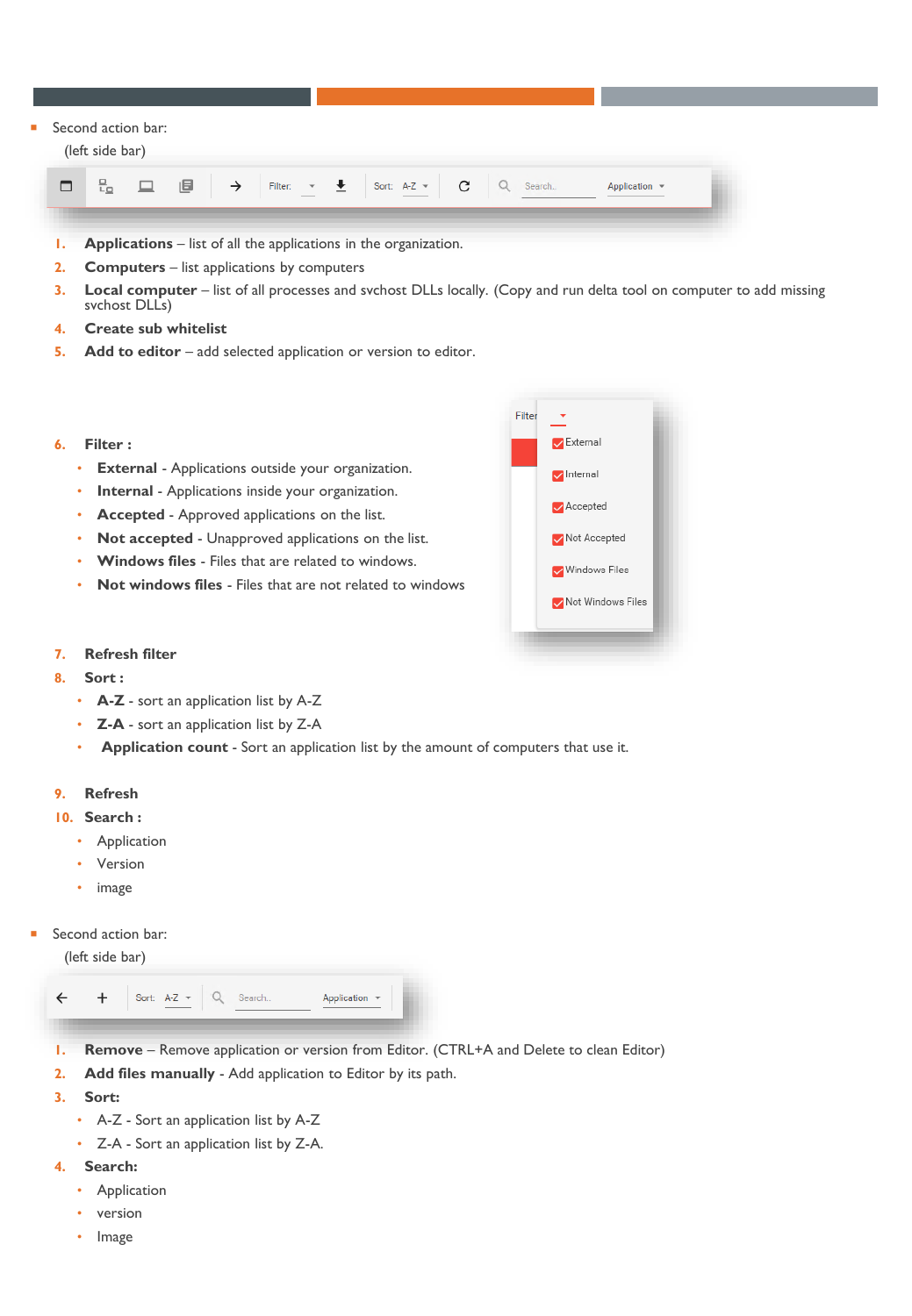## Application tree

Application tree - list of all programs with its versions.

(Register once a process is loaded up)

**Right click on application version** to see more options.



|                           |                    | Application Compatibility Database Installer - Read only mode Cyber 20 |                 |   |
|---------------------------|--------------------|------------------------------------------------------------------------|-----------------|---|
|                           |                    |                                                                        |                 |   |
| Path:                     |                    |                                                                        |                 |   |
| File Size:                | 23.5KB, 24064Bytes |                                                                        |                 |   |
| Version:                  | 10.0.18362.1       |                                                                        |                 |   |
| Process ID:               | none               |                                                                        |                 |   |
| Process Name: sdbinst.exe |                    |                                                                        |                 |   |
| MD <sub>5</sub> :         |                    | B365F6D8D8B2F42CB499179EA0693B9E                                       |                 |   |
| <b>DII List:</b>          | Name               | Version                                                                | <b>MDS Hash</b> |   |
|                           | Name               | Version                                                                | <b>MDS Hash</b> |   |
| Windows Dlls:             |                    |                                                                        |                 |   |
|                           |                    |                                                                        |                 | w |
|                           |                    | Number Of Dlls: 0 Number Of Windows Dlls: 0                            |                 |   |

**Right click on application to search for** logs in Log Reader tool.

| <b>Applications Tree</b><br>Application Compatibility Database Installer [1/7"<br>Application Frame Host [18/34]<br>Search In Log Reader<br>Application Impact Telemetry Agent [2/34] |
|---------------------------------------------------------------------------------------------------------------------------------------------------------------------------------------|
|                                                                                                                                                                                       |

| sdbinst.exe<br><b>Application:</b><br>Computer:<br>None<br>Table:<br>False<br>Select Time<br>Select Date<br>15/12/2019<br>a<br>⊙<br>16:00<br>Select Time<br>Select Date<br>$\sqrt{2}$ | Search In Log Reader |       |   |  |
|---------------------------------------------------------------------------------------------------------------------------------------------------------------------------------------|----------------------|-------|---|--|
|                                                                                                                                                                                       |                      |       |   |  |
| Search by<br>Time:<br><b>Start Time</b><br>(Optional):<br><b>End Time</b>                                                                                                             |                      |       |   |  |
|                                                                                                                                                                                       |                      |       |   |  |
|                                                                                                                                                                                       |                      |       |   |  |
| (Optional):                                                                                                                                                                           | 15/12/2019           | 16:00 | ര |  |

### **Editor**

Editor - list of approved programs with its versions.

- Upload Upload edited whitelist but don't distribute it to computers.
- **·** Upload and activate Upload edited whitelist and distribute to all computers.

Name:

- **D** AntiMalware Definition Update
- **D** Host Process for Windows Services
- ▷ Notepad++ : a free (GNU) source code editor
- Motepad++ : a free (GNU) source code editor ▷ WinRAR archiver
- MinRAR archiver
- ▷ WinRAR archiver

Number of accepted items: 7

Description: